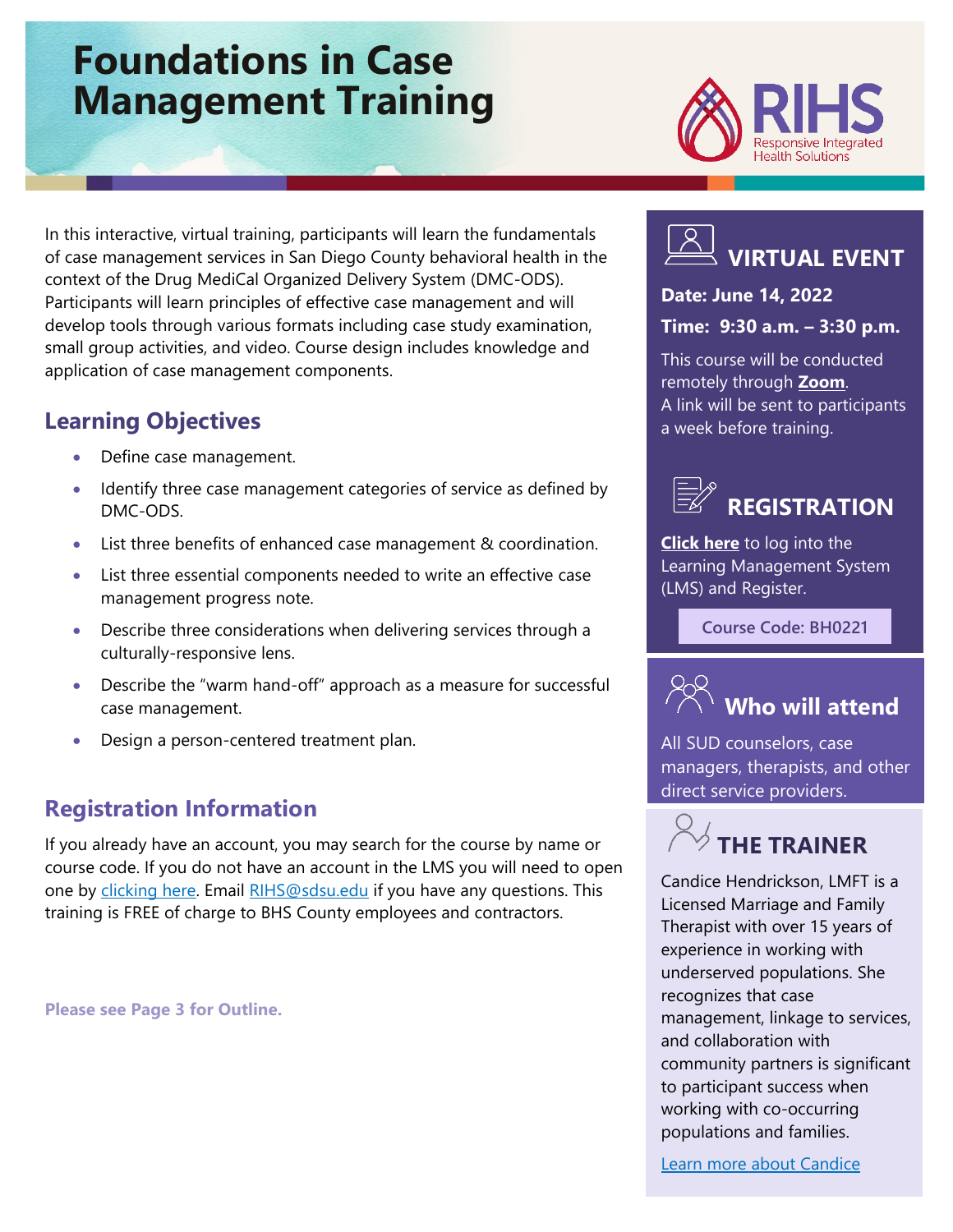# **Prerequisite**

### **Enhanced Case Management eLearning Course Code: BHE0096**

**Thank you for your continued understanding about our need to put the safety of our staff, facilitators, and customers first.**

**Please review the COVID protocol for in-person trainings.**  [https://theacademy.sdsu.edu/a-message-to-our-stakeholders-and](https://theacademy.sdsu.edu/a-message-to-our-stakeholders-and-friends/)[friends/](https://theacademy.sdsu.edu/a-message-to-our-stakeholders-and-friends/)

**COVID Message and [In-person Training Protocol](https://theacademy.sdsu.edu/a-message-to-our-stakeholders-and-friends/)**

#### **ADA**

Please submit all requests for accommodations two weeks prior to the start of the training. The Academy for Professional Excellence is committed to creating an inclusive and welcoming environment that appreciates and builds on diversity. In accordance with the Americans with Disabilities Act (ADA) of 1990, and California Administrative Code Title 24, The Academy for Professional Excellence prohibits discrimination on the basis of a disability in employment, public services, transportation, public accommodations, and telecommunication services.

#### **Continuing Education**

This course meets the qualifications for **5** hours of continuing education credit for LMFTs, LCSWs, LPPCs and/or LEPs as required by the California Board of Behavioral Sciences. The Academy for Professional Excellence is approved by the California Association of Marriage and Family Therapists to sponsor continuing education for LMFTs, LCSWs, LPCCs and LEPs, Provider #91928. The Academy for Professional Excellence is approved by the California Board of Registered Nursing, Provider # BRN CEP10014; CCAPP-EI, Provider # 1S-98-398-0822, and CAADE Provider # CP40 906 CH 0323 for **5** contact hours/CEHs. The Academy for Professional Excellence is approved by the American Psychological Association to sponsor continuing education for psychologists. The Academy for Professional Excellence maintains responsibility for this program and its content. CE certificates will be available for download 5 business days after course completion. Click here for information on how to obtain [CE Certificates.](https://theacademy.sdsu.edu/programs/rihs/rihs-faq/) Click here for the [CE Grievance Procedure.](https://drive.google.com/file/d/10H4zN0gLatK2hP5SJpe0HTZkZpYm8GRj/view)

*Responsive Integrated Health Solutions (RIHS) is a County of San Diego Behavioral Health contracted program of the Academy for Professional Excellence, and a project of San Diego State University School of Social Work.*





**We create experiences that transform the heart, mind, and practice.**



**Visit us at [theacademy.sdsu.edu.](https://theacademy.sdsu.edu/)**